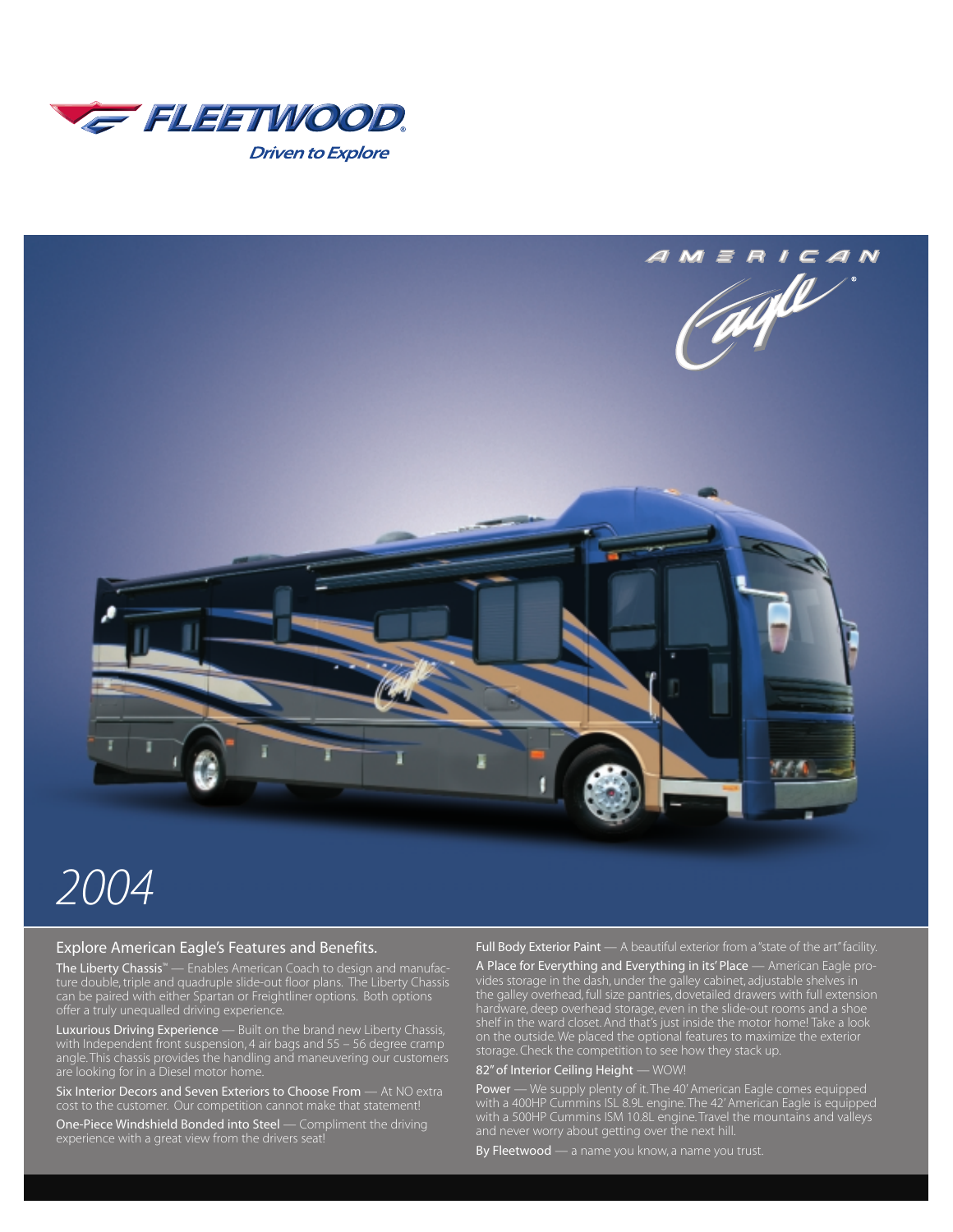





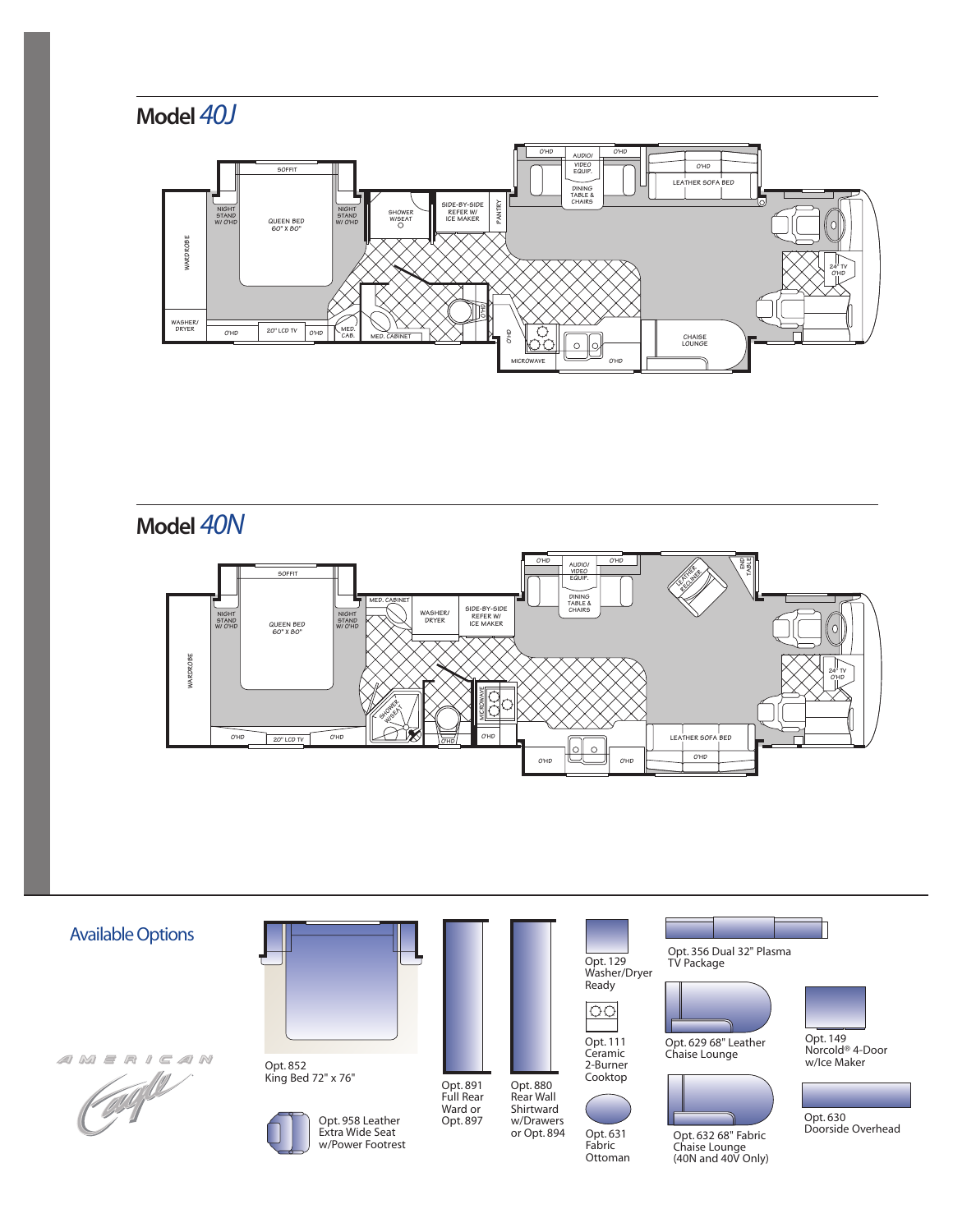









Opt. 870 Desk w/Leather Recliner (40L, 40J, 42R and 42Y Only)



Opt. 831 Free Standing Dinette w/Bay Windows (N/A 40Q and 40W)



Opt. 870 Desk w/Leather Recliner and Doorside Overhead Opt. 630 (40Q and 40W Only)

Opt. 830 Upholstered Facing Dinette Booth (N/A 40Q and 40W)



Opt. 494 Leather Recliner w/Footrest and End Table (40L, 40J, 42R and 42Y Only)



Opt. 210 72" Leather Sofa w/Air Mattress (N/A 40N, 40Q, 40V and 40W)



Opt. 494 Leather Recliner w/Footrest and End Table and Doorside Overhead Opt. 630 (40Q and 40W Only)



Opt. 628 72" Fabric Sofa Bed (N/A 40N and 40V)



Opt. 211 68" Leather Sofa (N/A 40N and 40V)



Opt. 637 68" Leather Sofa w/Removable Arms (N/A 40N and 40V)



Opt. 636 72" Leather Sofa Bed w/Removable Arms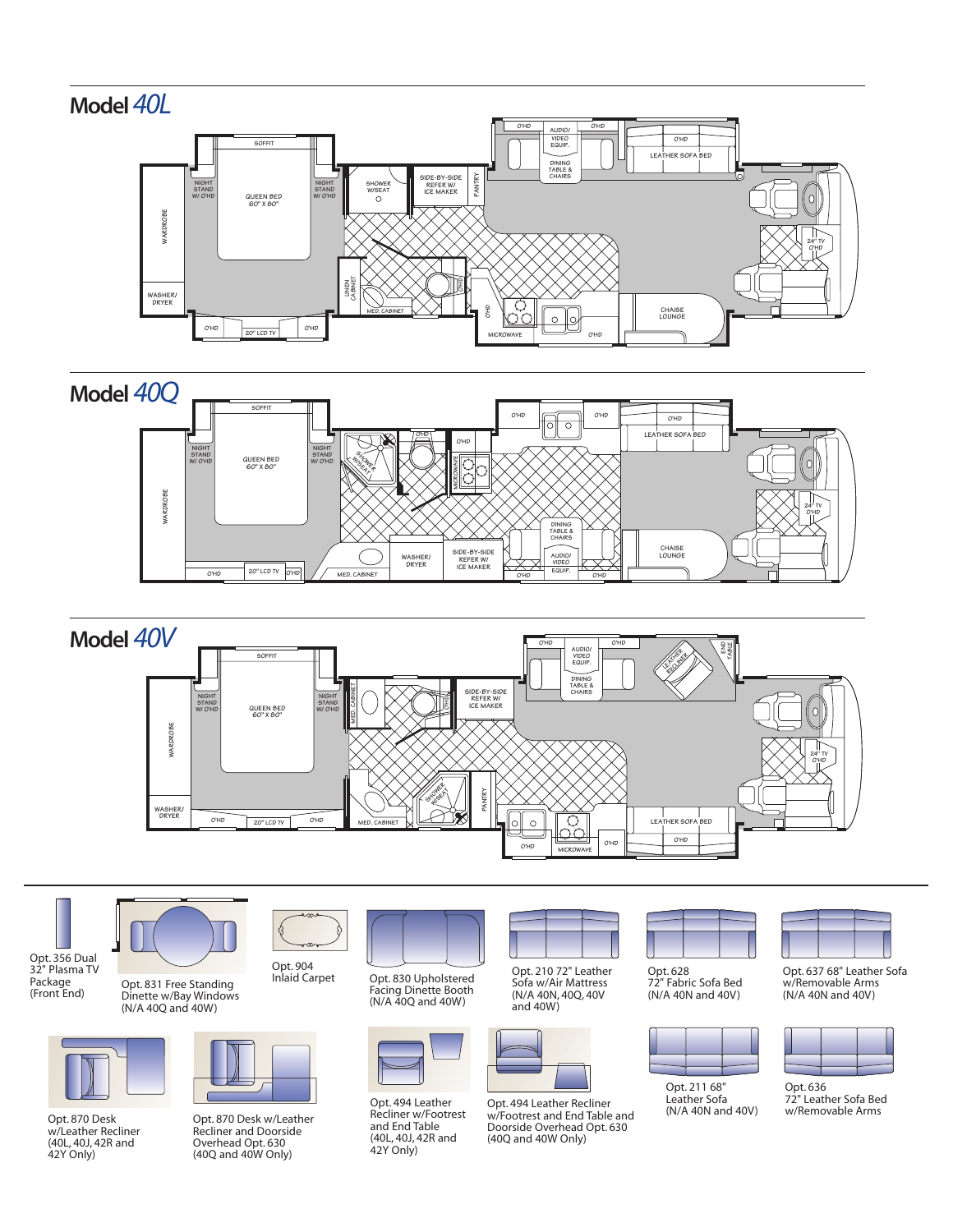



**Model** *42R*



**Model** *42Y*

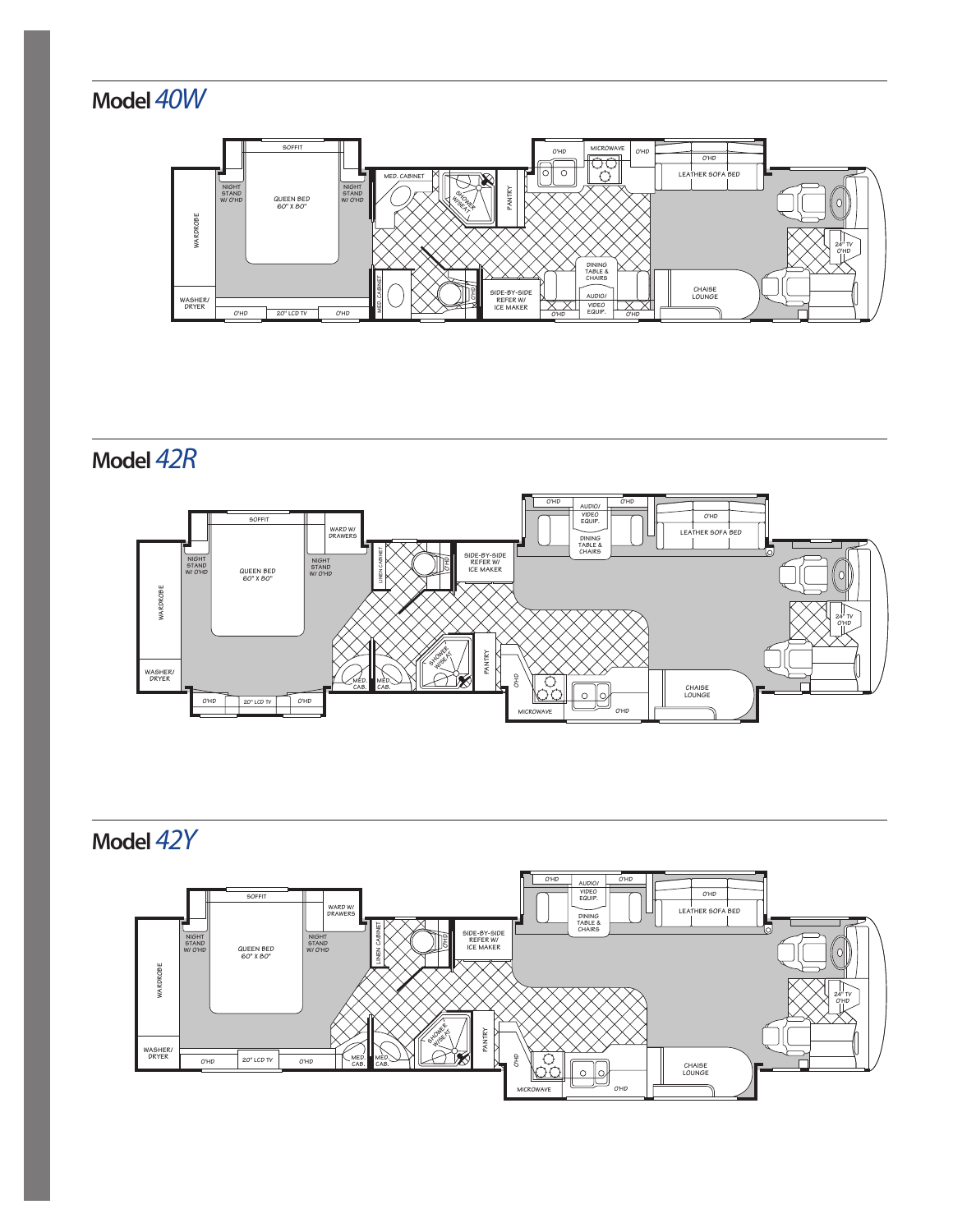| Weights (pounds)                          | 40J       | <b>40N</b>      | 40L             | 40Q       | 40V       | 40W       | 42R         | 42Y           |  |
|-------------------------------------------|-----------|-----------------|-----------------|-----------|-----------|-----------|-------------|---------------|--|
| GVWR (lbs.)(1)                            | 34,600    | 34,600          | 34,600          | 34,600    | 34,600    | 34,600    | 44,600      | 44,600        |  |
| Front GAWR (lbs.)(2)                      | 14,600    | 14,600          | 14,600          | 14,600    | 14,600    | 14,600    | 14,600      | 14,600        |  |
| Rear GAWR (lbs.)(2)                       | 20,000    | 20,000          | 20,000          | 20,000    | 20,000    | 20,000    | 20,000      | 20,000        |  |
| Tag Axle GAWR (lbs.) (2)                  | N/A       | N/A             | N/A             | N/A       | N/A       | N/A       | 10,000      | 10,000        |  |
| Base Weight (lbs.)(3)                     | 29,200    | 29,650          | 29,950          | 28,200    | 29,650    | 28,400    | 34,400      | 34,100        |  |
| GCWR (lbs.)(4) Spartan®                   | 49,600    | 49,600          | 49,600          | 49,600    | 49,600    | 49,600    | 59,600      | 59,600        |  |
| GCWR (lbs.)(4) Freightliner®              | 46,600    | 46,600          | 46,600          | 46,600    | 46,600    | 46,600    | N/A         | N/A           |  |
| Hitch Rating Weight (lbs.)* Spartan®      | 15,000    | 15,000          | 15,000          | 15,000    | 15,000    | 15,000    | 15,000      | 15,000        |  |
| Hitch Rating Weight (lbs.)* Freightliner® | 12,000    | 12,000          | 12,000          | 12,000    | 12,000    | 12,000    | N/A         | N/A           |  |
| Tongue Weight (lbs.)* Spartan®            | 1,500     | 1,500           | 1,500           | 1,500     | 1,500     | 1,500     | 1,500       | 1,500         |  |
| Tongue Weight (lbs.)* Freightliner®       | 1,200     | 1,200           | 1,200           | 1,200     | 1,200     | 1,200     | N/A         | N/A           |  |
| Measurements                              |           |                 |                 |           |           |           |             |               |  |
| Wheel Base                                | 266"      | 266"            | 266"            | 266"      | 266"      | 266"      | 290"        | 290"          |  |
| Overall Length (5)                        | 39'-11.5" | 39'-11.5"       | 39'-11.5"       | 39'-11.5" | 39'-11.5" | 39'-11.5" | $41'-11.5"$ | $41 - 11.5$ " |  |
| Overall Height w/AC                       | $12 - 8"$ | $12 - 8"$       | $12 - 8"$       | $12 - 8"$ | $12 - 8"$ | $12 - 8"$ | $12 - 8"$   | $12 - 8"$     |  |
| Overall Width (max) (6)                   | 101.5"    | 101.5"          | 101.5"          | 101.5"    | 101.5"    | 101.5"    | 101.5"      | 101.5"        |  |
| Interior Height (max)                     | 82"       | 82"             | 82"             | 82"       | 82"       | 82"       | 82"         | 82"           |  |
| Interior Width (max)                      | 96"       | 96"             | 96"             | $96"$     | 96"       | $96"$     | 96"         | 96"           |  |
| Tank & Liquid Capacities (gallons)        |           |                 |                 |           |           |           |             |               |  |
| Fresh Water Holding Tank (gal.)           | 95        | 95              | 95              | 95        | 95        | 95        | 120         | 120           |  |
| Grey Water Holding Tank (gal.)            | 70        | 70              | 70              | 70        | 70        | 70        | 60          | 60            |  |
| Black Water Holding Tank (gal.)           | 40        | 40              | 40              | 40        | 40        | 40        | 40          | 40            |  |
| Appliance LP Gas Tank (WC) (7)            | 38        | 38              | 38              | 38        | 38        | 38        | 38          | 38            |  |
| Water Heater Tank (gal.)                  | 10        | 10 <sup>°</sup> | 10 <sup>°</sup> | 10        | 10        | 10        | 10          | 10            |  |
| Fuel Capacity (gal.)                      | 125       | 125             | 125             | 125       | 125       | 125       | 125         | 125           |  |

Liquid Weight Reference: Water (gal) = (8.3 lbs/3.8 kgs) Fuel (gal) = (7.1 lbs/3.2 kgs) LPG (gal) = (4.2 lbs/1.9 kgs) Metric Conversion: Multiply pounds x 0.453 to obtain kilograms Multiply gallons x 3.785 to obtain liters

| Chassis<br>Frame<br>Engine<br>Torque<br>Transmission<br><b>Alternator Amps</b> | 40 Ft. Models<br>Liberty Chassis <sup>™</sup><br>Cummins® 8.9L, 400 hp ISL Diesel<br>1200 lb. ft. at 1300 RPM<br>Allison® 3000 MH, 6-Speed<br>w/Electronic Shifter<br>200 Amp Leece Neville | Chassis<br>Frame<br>Engine<br>Torgue<br>Transmission<br>Alternator Amps | 42 Ft. Models<br>Liberty Chassis <sup>™</sup><br>Cummins® 10.8L, 500 hp ISM Diesel<br>1550 lb. ft. at 1200 RPM<br>Allison® 4000 MH, 6-Speed<br>w/Electronic Shifter<br>200 Amp Leece-Neville |
|--------------------------------------------------------------------------------|---------------------------------------------------------------------------------------------------------------------------------------------------------------------------------------------|-------------------------------------------------------------------------|----------------------------------------------------------------------------------------------------------------------------------------------------------------------------------------------|
| Tires                                                                          | 295/80R 22.5LRH L Radial                                                                                                                                                                    | Tires                                                                   | 295/80R 22.5LRH L Radial                                                                                                                                                                     |

1. GVWR (Gross Vehicle Weight Rating): Means the maximum permissible loaded weight of the motor home. The GVWR is equal to or greater than the sum of the unloaded vehicle weight plus the net carrying capacity.

- 2. GAWR (Gross Axle Weight Rating): Means the maximum permissible loaded weight a specific axle is designed to carry.
- 3. Base Weight: Means the estimated weight of the motor home without fuel, options, water, cargo or passengers.
- 4. GCWR (Gross Combined Weight Rating): Means the value specified by the motor home manufacturer as the maximum allowable loaded weight of this motor

home with its towed vehicle.Towing and braking capacities may differ. Refer to Fleetwood and chassis manufacturer manuals for complete information.

- 5. Length taken from front bumper to rear bumper (excludes accessories).
- 6. Excludes safety equipment and awnings.
- 7. Tank Manufacturer's listed water capacity (WC). Actual LPG capacity is 80% of water listing as required by the safety code.
- The chassis manufacturer recommends the installation of a supplemental brake control system to activate the brakes on the vehicle or trailer you are towing.

IMPORTANT — PLEASE READ: Product information, photography and illustrations included in this publication were as accurate as possible at the time of printing. For further product information and changes, please visit our website at www.fleetwoodrv.com or contact your local Fleetwood dealer. Prices, materials, design and specifications are subject to change without notice. All weights, fuel, liquid capacities and dimensions are approximate. Fleetwood has designed its recreational vehicles to provide a variety of uses for its customers. Each vehicle features optimal seating, sleeping, storage and fluid capacities.The user is responsible for selecting the proper combination of loads (i.e. occupants, equipment, fluids, cargo, etc.) to ensure that the vehicle's capacities are not exceeded.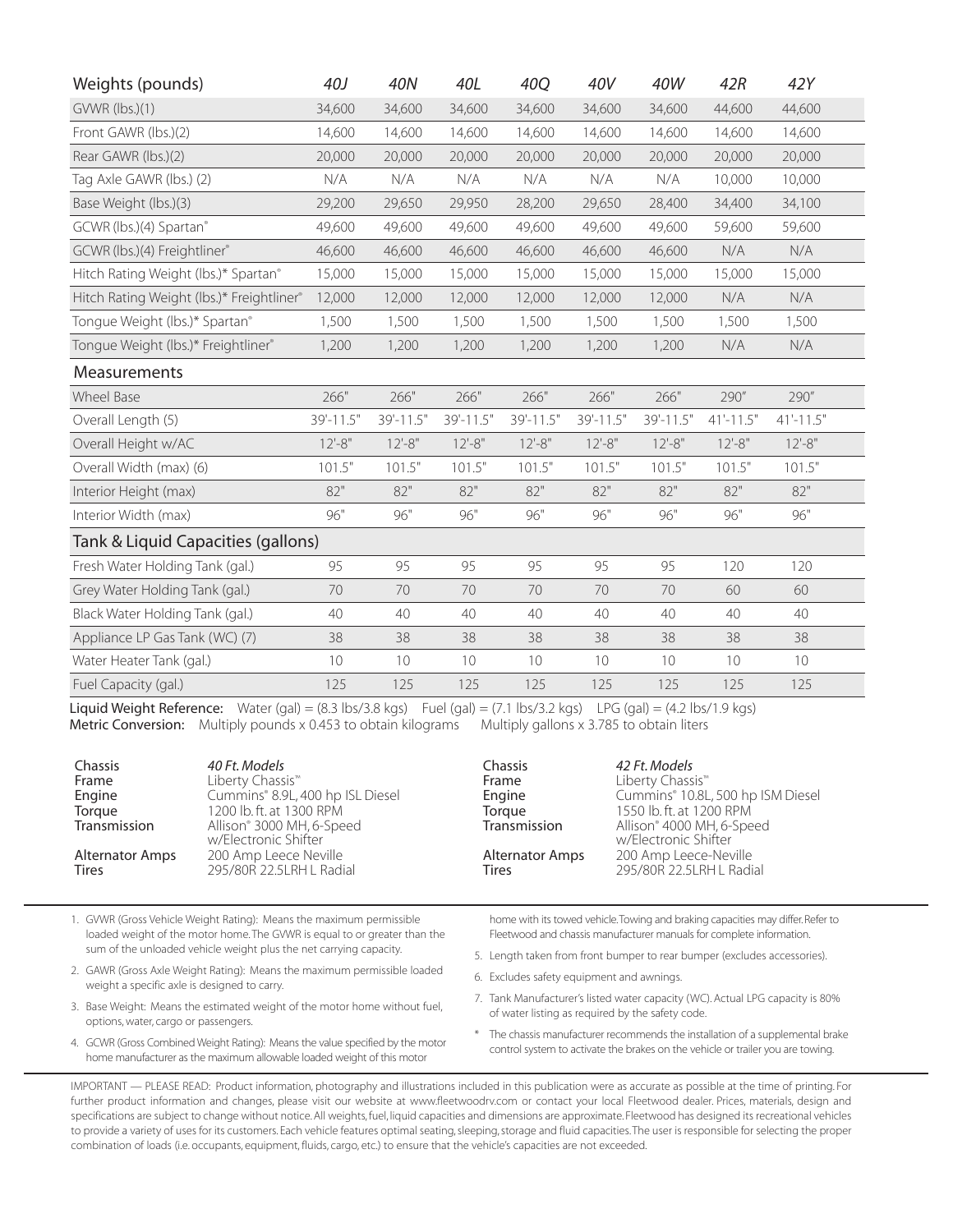## **Standard Features**

#### **Automotive**

- Liberty Chassis™ by American Coach™ • Allison® 3000 MH, 6-Speed Automatic Transmission (w/400 HP Engines)
- Allison® 4000 MH, 6-Speed Automatic Transmission (w/500 HP Engines)
- Jacobs® 2-Stage Engine Compression Brake (Hi-Lo)

#### **Exterior Automotive**

- Undercoating
- Auxiliary Fog Lamps
- Docking Lights (2) Each Front and Rear • (6) Aluminum Wheels (4 Polished,
- 2 Non-Polished) 40' Models • (8) Wheels (6 Aluminum & Polished,
- 2 Steel) 42' Models • Anti-Lock Brake System (ABS)
- Radial Tires
- Tire Pressure Check Gauge
- 4-Point Automatic Leveling Jacks
- Chrome "Bus-Like" Heated Mirrors w/Remote Adjustment and Turn Signal Indicators
- Large 50" One-Piece Bus Style Windshield • Hadley® Air Horns
- Utility Light, Front and Rear
- Sound Insulation in Sub Floors, Front & Rear
- Steel Surface on Front
- Bulkhead/Engine Frame
- (4) 12V Maintenance Free AGM® House Batteries (Group 27)
- (2) 12V Chassis Batteries—2000 CCA
- Electronic Battery Control Center
- Trailer Hitch Receiver 12,000 LBS/Freightliner®
- Trailer Hitch Receiver 15,000 LBS/Spartan®
- Chrome Hitch Cover, Pin and Clip\*
- Daytime Run Lights

#### **Interior Automotive**

- Battery Disconnects
- Driver/Passenger Map Lights
- Passenger Drink Holder
- Corian® Drink Holder
- Pneumatic Step Well Cover
- Rear Vision System w/Audio (Camera & Monitor)
- Visteon® AM/FM & Single CD/Cassette—Dash
- (2) Auxiliary 12V Dash Receptacles
- Interior Wall Mounted Grab Bar
- Back Lighted Instrument Panel
- Denso™ Climate Control System
- Adjustable Pedals
- Tilt/Telescope Steering Wheel
- Smart Wheel w/Burl Wood
- Power Driver/Passenger Sun Visors
- Driver Side Pull Down Shade
- Power Driver Window
- Intermittent Wipers (Single Motor) • Cruise Control
- I.C.C. Light Switch
- Remote Auxiliary Start Switch
- Manual Air Dump Override Switch
- Flexsteel® Leather 6-Way Power Driver Seat w/Heat/Power Lumbar

• Flexsteel® Leather 6-Way Power Passenger Seat w/Heat/Power Lumbar/Electric Footrest

• Compass & Exterior Temperature Gauge

• Fresh Water Gravity Fill • Water Pump Switch

& Paper Towel Holder • Integrated Upper Fiberglass Wing

• 50 Amp Power Cord Reel • 50' Air Service Line • Two Piece Rear Ladder • Rear Access Door Storage Boxes

• Front Windshield Privacy Curtain • Porcelain Diagonal Tile at Front Entry • Entry Step Switch at Entry Wall • Interior Multi Plexed Switches • Vinyl Padded Ceiling w/Decorative Air Plenum and Indirect Lighting • Deluxe Padded Window Treatments • Day/Night Pleated Shades • 12V Halogen Ceiling Lighting System • Dimmer Switch in Living and Bedroom Areas

• Rain Sensor Power Roof Vents

• Eureka® Portable Vacuum Cleaner • Centralize Control Panels Display Center • Multi-Plexed Slide-Out Control Switches

• Walnut, Regency Cherry, Clear White Maple or Butterscotch Cabinetry • Hardwood Front TV Overhead • Solid Hardwood Drawers w/Dovetail Joints

• Ball Bearing Drawer Guides w/Full Extension Hardware on All Drawers • Solid Core Raised Panel Cabinet Doors

• Corian® Dinette Table w/Slide-out & (4)

• Large Solid Surface 60/40 Double

• Storage for the Corian® Galley and

• Decorative Mirrors—Backsplash • Dinette Base Cabinet w/Storage • 120V Outlet & Telephone Jack at Dinette

• GE® Advantium Microwave/Convection Oven w/Brushed Aluminum Finish Built-In Range Hood w/Light/Fan • Dometic® 120V/LP Gas 12 Cu. Ft. Side By Side Refrigerator w/Icemaker/Brushed

• Delta® High Rise Galley Faucet • Brushed Chrome Soap Dispenser • Corian® Galley Top & Sink Covers • Recessed 3 Burner Range w/Oven w/Brushed Aluminum Finish • Corian® Range Cover

• Cedar Lined Wardrobe

Decorative Chairs

Bowl Galley Sink

Range Tops

Aluminum Finish

**Galley** • Silverware Tray

w/3-Speed Fan • Tuff-Pex™ Plumbing System • Washer/Dryer (Vented) • Skylight Cover (Selected Models)

• Lined Shelves

**Cabinetry**

• Interior Assist Handle

(42' Models Only)

Dump Valves

Deflector

**Interior**

• Holding Tanks w/Low Point Drain Valves • Exterior Convenience Light at

• Porcelain Tile Floor (Diagonally Laid)

• Corian® Lavy Top w/Corian® Sink and

• Medicine Overhead Cabinet • Fiberglass Shower enclosure w/Molded Seat (Selected Models) • Corian® Molded Shower Caddy (Selected Models)

• Shower Doors w/Positive Latch • Moen® Hand Held Shower Head • Residential China Bowl Flush Toilet

• Porcelain Tile Floor (Diagonally Laid) • Padded Fabric Headboard • 60" x 80" (Full Queen Size) Innerspring Padded Pillow Top Mattress • Key Locked Safe • Day/Night Pleated shades • Hand Laid Wallpaper w/Decorative Border • Solid Wood 6-Panel Bath/Bedroom Doors • 120V/12V AC/DC Central Electrical Panel

• Generator Start/Stop Switch in Bedroom • Shoe Storage in Ward Closet

• Flexsteel® Fabric Chaise Lounge

• 24" Sony® Vega TV w/Remote (Front) • 20" LCD TV w/Remote (Rear) • Sony® VHS—4 Head Hi-Fi Stereo VCR • KVH Domed Digital Satellite System • Sony® Home Theater System (Includes

• Pre-Programmed Universal Remote Control (Controls ALL Electronics)

• Power TV Antenna w/Warning Alarm

• Multi-Point Water Pump Switching System • D.S.I.10 Gallon Water Heater 120V/LP Gas • Whole House Surge Protector • Solar Charging Panel • (2) 13.5 M Low Profile Roof Air Conditioners w/Heat Pump (40' Models) • (3) 13.5 M Low Profile Roof Air Conditioners w/Heat Pump (42' Models) • Dual 2-Stage High Efficient Furnaces w/Thermostat & Auto Ignition (15/22 M / 23/34 M) • Furnace Ducting System

**Coach Support Systems** • Onan® 7.5 kw Quiet Diesel Generator w/Power Slide-Out (40' Models) • Onan® 10 kw Quiet Diesel Generator w/Power Slide-Out (42' Models) • Automatic Generator Start Switch • Energy Management System • Trace® RV Series 2500 Watt Continuous Inverter (130 Amp Converter) • RC7® Battery Monitor

• Skylight in Shower • Brass/Bronze Bath **Accessories**

Delta® Faucet

w/Hand Sprayer

• Corian® Nightstand Tops

• Wardrobe Light • Secondary Phone Jack **Furnishings**

(Select Models) • Flexsteel® Leather Sofa Bed • Flexsteel® Leather Recliner (Select Models)

**Entertainment**

CD/DVD Player)

• TV Cable Ready • Park Telephone Ready

and (2) Jacks

• Dual Holding Tank San-T-Flush System • Exterior Rinse Hose w/Soap Dispenser

#### **Structural**

- Liberty Chassis™ (Patent Pending)
- E-Coated Steel Structure (Below Floor)
- Lightweight Aluminum Construction (Hull)
- Interlocking Extrusions
- Vacu-Bond® Sidewall, Roof & Floor Construction
- Heated Water & Holding Tank Compartments
- Insulated Storage Area
- Vacu-Bond® Walls w/Smooth Exterior Skin • Bonded One-Piece Windshield
- w/Steel Frame

#### **Exterior**

- Full Fiberglass Front & Rear Caps
- One-Piece Domed Fiberglass Roof
- Gelcoat Fiberglass Exterior Sidewalls
- Fiberglass Front Quarter Panels/Wheel Trims
- Protective Vinyl Front Cover
- Powered Generator Slide-Out
- Polished Stainless Steel Bumpers— Front & Rear
- Large Windshield Washer Bottle w/Adjustable Sprayer Nozzles
- Power Double Entry Step w/Last Out Feature
- 30" Front Entry Door w/Dead Bolt & Pneumatic (Air) Lock
- Deluxe Lighted Exterior Entry Handle w/Logo
- Entry Door Awning
- Keyless Entry Door w/Key Fob
- Entry Screen Door
- Stainless Brushed Polished Kick Plate Under Entry Door
- Exterior Graphics
- Window Awnings (Bedroom & Front
- Roadside Windows)
- Electric Patio Awning
- Large Passenger Window
- Dual Pane Windows w/Screens
- Color Coded Awnings & Awning Arms
- Mud Flaps Front & Rear
- Floor Mounted LP Gas Tank, 38 Gallons
- Patio Receptacles
- Full Width Rear Rock Guard w/Logo • Power Luggage Door Locks w/Key Fob
- (4) 12V Electrical Outlets in Exterior Luggage Compartments Near Each
- Corner of Coach • (4) Turn Signal Repeaters Per Side
- of Coach
- Luggage Compartment Lights
- Porch Light (1)
- Exterior Storage Doors w/Pantograph Hinges (Selected Models)
- Exterior Flip-Up Storage Doors
- w/Lockable Latch System • Gas Struts on All Luggage Doors (Selected Models)
- Variable Speed Aqua Tec Water Pump

• 25' Fresh Water Hose

- Whole Coach Water Filter System
- Tank Level Monitor (Interior/Exterior) • Water Heater By/Pass Check Valve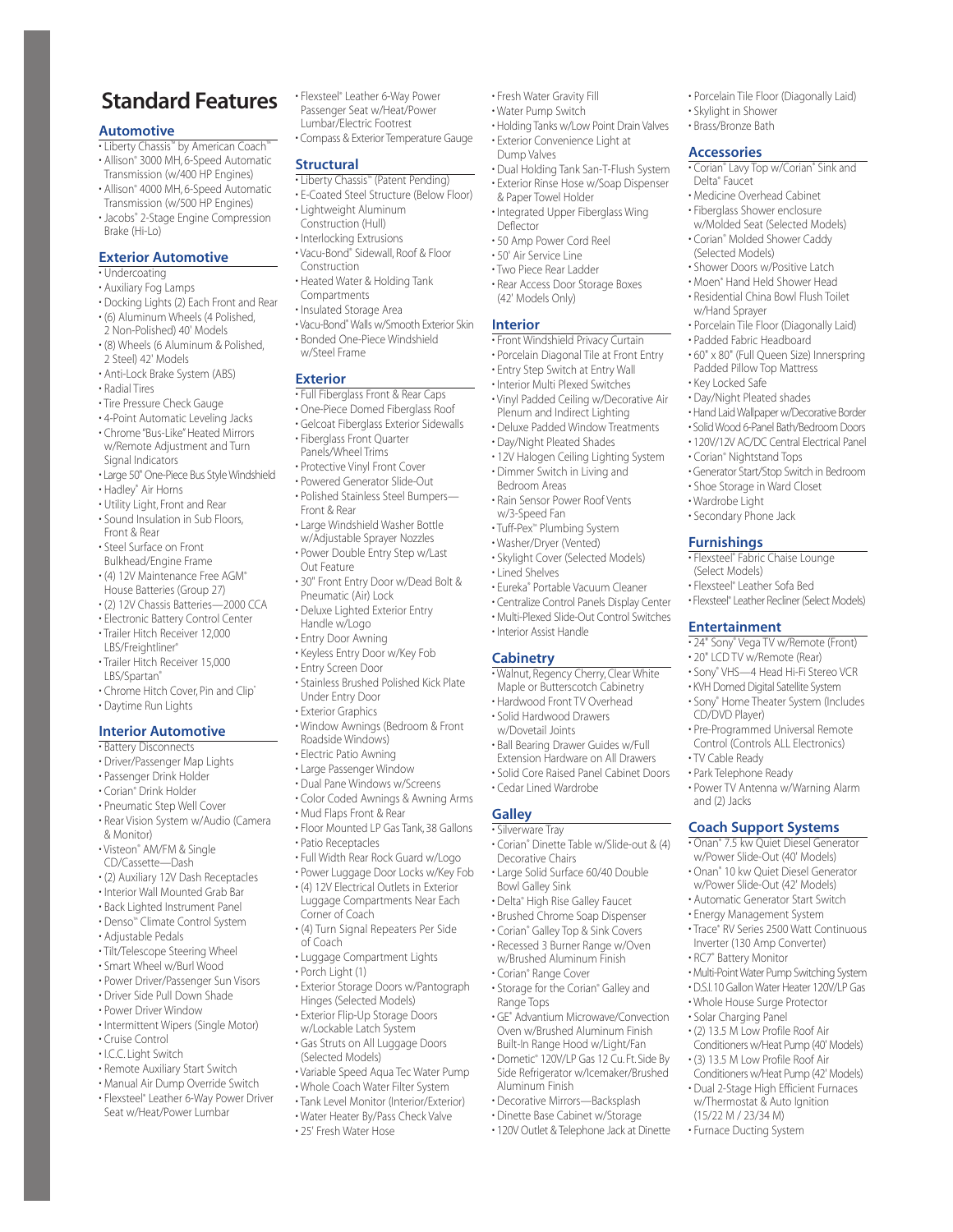#### **Safety**

- LP Gas Leak Detector/Alarm
- Smoke Detector/Alarm
- Fire Extinguisher
- Integrated Seat Belts/Driver and Passenger Seats
- Back-Up Alarm
- Carbon Monoxide Detector/Alarm

# **Options**

#### **Automotive**

- Air Ride Suspension w/Sachs®
- Shocks/Freightliner®
- Air Ride Suspension w/Bilstein® Shocks/Spartan®
- Freightliner® ZF Option w/400 HP Cummins® ISL Engine (40' Models)
- Spartan® IFS Option w/400 HP Cummins® ISL Engine (40' Models)
- Spartan® IFS Option w/500 HP
- Cummins® ISM Engine (42' Models)
- CSA Freightliner® Package (40' Models)
- CSA Spartan® Package (40' Models) • Upper Cap Transition Panels

#### **Exterior Automotive**

• Air & Hydraulic Leveling System

• Security Vision w/(2) Cameras

#### **Interior Automotive**

• Back Lighted Instrument Panel

• Denso™ Climate Control System

- Visteon® AM/FM CD-6 Radio In Dash
- CB Radio Ready (Power and Antenna)
- Satellite Radio
- GPS® Navigation System (Integrated
- Into the Sony® Back-Up Monitor) • Night Vision® —Raytheon
- Trip Tek
- On-Star® Navigation System
- Flexsteel® 6-Way Power Passenger Extra-Wide Seat w/Heat Power Lumbar/Electric Footrest

#### **Exterior**

#### • Spot Light

- Lexan® Front Acrylic Shield
- Girard Electric Awning Package (All Electric—Bedroom,Front Roadside & Patio)
- "A"Tray Package (2) 90" (Not Available on 42' w/Hydro Hot) \*\*
- "B"Tray Package (2) 54" & (2) 36" (Not Available on 42' w/Hydro Hot) \*\*
- "C"Tray Package (1) 90", (1) 54", (1) 36"
- (Not Available on 42' w/Hydro Hot) \*\* • "D"Tray Package (1) 54", (1) 36"(Not
- Available on 42' w/Hydro Hot) \*\*
- "E"Tray Package (1) 90" & (1) 54" (Available w/Hydro Hot Only) \*\*
- Front Mask Delete
- Norcold® 12V/120V Chest
- Refrigerator/Freezer AC/DC • Power Water Hose Reel

#### **Interior**

• Doorside Overhead Cabinet • Fabrica® Inlaid Carpet—Living Room

- Hydronic® Heating System (2 Zone)
- Central Vacuum System w/Tool Kit • Washer/Dryer Ready (Delete W/D,
- Add 2 Shelves) • V.I.P. Delivery

#### **Galley**

#### • "Insta-Hot/Cold"Water Dispenser

- Recessed Kitchen Aid® 2-Burner Cook Top • Norcold® 120V/LP Gas 12 Cu. Ft. (4) Door Refrigerator w/Icemaker/Brushed Aluminum Finish
- Galley to Entry Tile Flooring (Fabrica® Area Rug Included w/Option/Carpeting Under Flush Floor Area)

#### • NuHeat® Heated Tile Floor

#### **Bath**

#### • NuHeat® Heated Tile Floor • Obscure Shower Enclosure

### **Bedroom**

- Shirt ward w/Drawers at Rear Wall
- Ceiling Fan 12V
- King Bed (72" x 76")
- Full Length Wardrobe at Rear Wall

#### **Furnishings**

- Flexsteel® Leather Sofa Bed w/Air Mattress (Bed 60" x 80")
- Flexsteel® Free Standing Leather Recliner w/Footrest (Includes End Table) (Standard on 40N and 40V Models)
- Flexsteel® Fabric Sofa Bed (Replaces Leather Sofa)
- Flexsteel® Leather Chaise Lounge
- (Replaces Fabric Chaise Lounge) • Flexsteel® 68" Leather sofa (Replaces
- Chaise Lounge)
- Fabric Ottoman (Leather Ottoman N/A) • Leather Sofa w/Removable Arms
- 
- Leather Loveseat w/Removable Arms
- Desk w/Flexsteel® Leather Recliner • Facing Dinette (New Design/ Upholstered
- Booth w/Storage/No Additional Sleeping)
- Free Standing Dinette w/Bay Windows

#### **Entertainment**

- Dual 32" Plasma TV Monitors w/Remote (DSS Upgraded to "In-Motion"/Fixed Locations for both TV's/Second Receiver & Home Theater Included)
- Exterior Entertainment Center (24" Sony® Vega TV w/Swivel Slide Tray) (Location is Under S/O Box on Certain Models)

#### **Coach Support Systems**

- PowerTec® 8.0 kw Diesel Generator w/Power Slide-Out (40' Models)
- \* The chassis manufacturer recommends the installation of a supplemental brake control system to activate the brakes on the vehicle or trailer you are towing.
- \*\* Must select tray package.

#### **A C** The Liberty Chassis is unlike any other chassis on the road today. American Coach developed the Liberty Chassis with strength and rigidity to dramatically improve ride and handling. The new chassis design enables us to offer floor plan designs with triple and quad

#### A. Huge Towing Capacity • 12,000 lb. or 15,000 lb. hitch

slide-outs along with the many features listed below:

- 
- B. Laminated Storage Liners • Easy to Maintain, Neat, Clean Look, Durable

#### C. E-Coated Structure

- Protects Against Corrosion
- Longevity, Quality and Workmanship

#### D. All Steel Structure

• Minimize Flex, Enhances Driving Experience, Longevity, Strength



- 
- 

**American Coach™ is proud to offer the new Liberty Chassis™ On all 2004 Models.**